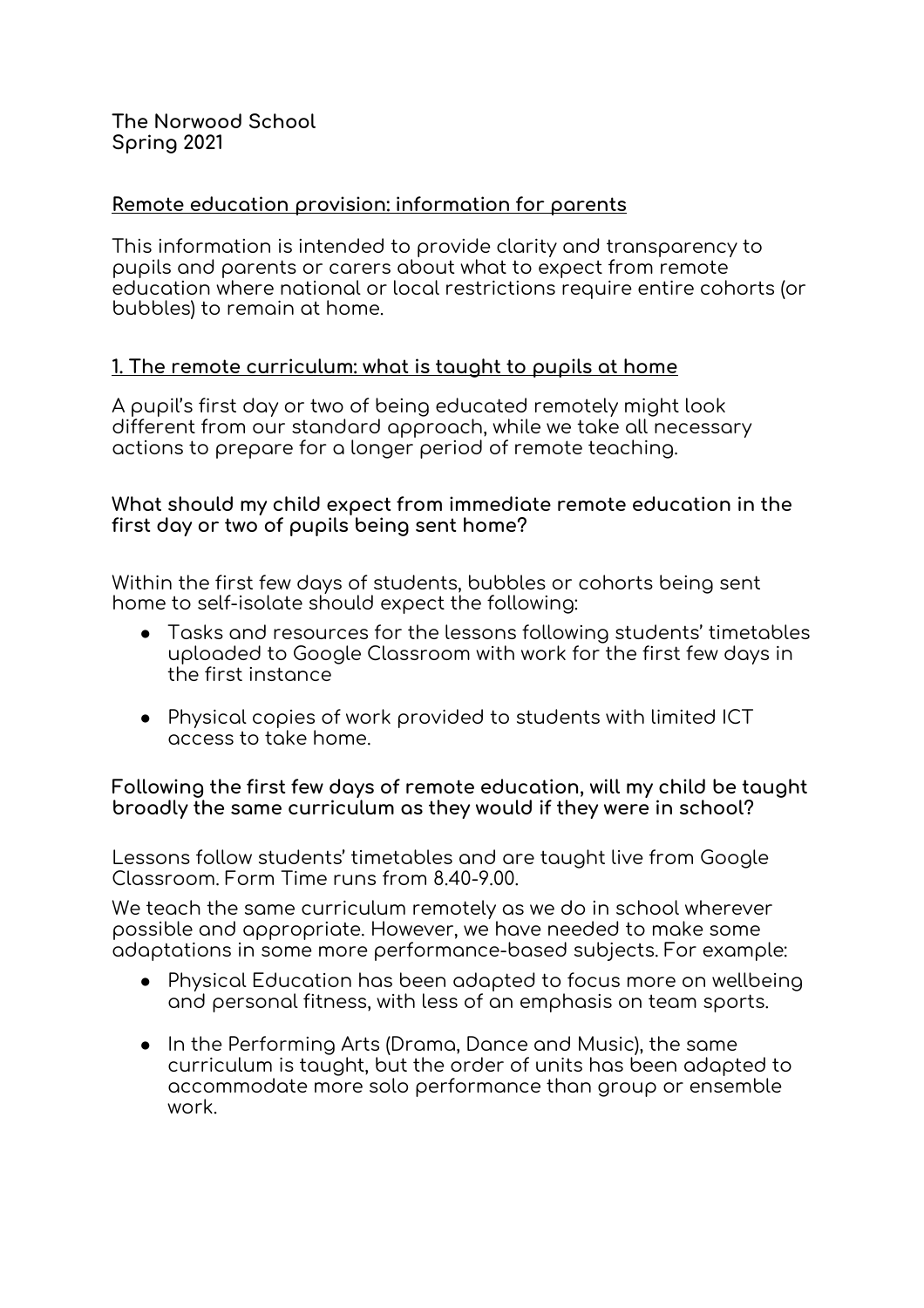# **2. Remote teaching and study time each day**

**How long can I expect work set by the school to take my child each day?**

● Students are expected, where possible, to work for the duration of a school day as per their timetables. This means:

# **In Key Stage 3** (Years 7-9)

From 08.30-2.50. **Plus**: an additional 45 minutes per subject per week (revision/ practice/ Independent Learning Booklets/ project work/ weekly homework tasks).

**In Key Stage 4 (Years 10 and 11)**  From 08.30- 2.15 **Plus**: attendance of catch-up/ intervention sessions for targeted students. **Plus**: a minimum of one hour per subject per week.

## **In Key Stage 5 (Years 10 and 11)**

From 08.30- 2.15

**Plus**: attendance of catch-up/ intervention sessions for targeted students.

**Plus**: a minimum of two hours per subject per week.

- This means roughly **5 hours of remote learning per day**, in addition to independent learning expectations. When home circumstances make this very difficult to achieve, a more flexible arrangement can allow, where work can be completed outside of lesson hours through access to video-based resources.
- For students with SEND, support is in place from class teachers and the SEND team for managing the demands of working for extended periods remotely, and adjustments are made in line with students' specific support plans.
- During a timetabled lesson, there is an expectation that live, teacher led instruction forms a significant proportion of the time. This means at least 30 minutes out of a double (KS3) lesson, and at least 1 hour out of a triple (KS4/ 5) lesson. The remainder of the time is for student-led work in the virtual classroom, completed live and monitored in real time by the teacher.
- It is not best practice to teach a large 'chunk' of 30 or 60 minutes and then hand over to the students. Lessons will often involve short explanations, questioning, checking, setting students off on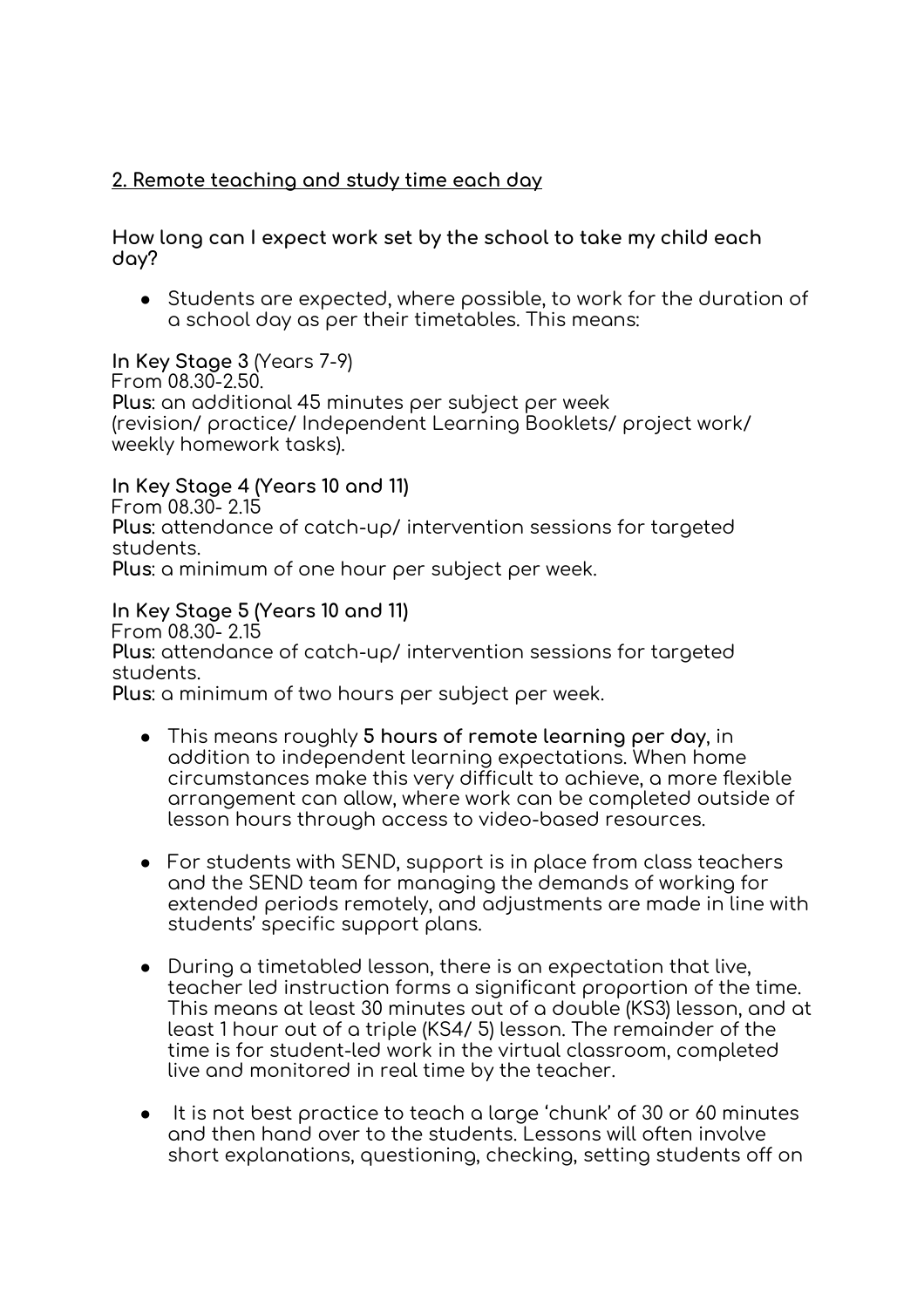tasks of varying length and bringing the class back to provide feedback.

## **3. Accessing remote education**

### **How will my child access any online remote education you are providing?**

- All lessons, materials and tasks will be uploaded to Google Classroom, via students RM Unify account. Students will access the live lesson via the meet link on the banner at the top of their Google Classroom.
- Assignments and tasks will be set on the Google Classroom platform and will be submitted there by students. Other types of assessment, such as quizzes will be also set through the Google Classroom suite.
- Students will also have access to a range of other online learning platforms for their different subjects (e.g. Hegarty, Educake, Linguascope). Links and login details will be provided on students' Google Classrooms.
- Independent learning Booklets and Cross-curricular projects (years 7 and 8), as well as certain booklets for other year groups will be uploaded to Google Classroom with guidance, as well as sent home to students.

#### **If my child does not have digital or online access at home, how will you support them to access remote education?**

We recognise that some pupils may not have suitable online access at home. We take the following approaches to support those pupils to access remote education:

- Detailed information is kept and regularly updated on students access to PCs, laptops and internet access.
- Governmental funding has been used to access a supply of Chromebooks, tablets and other devices, as well as temporary routers and data access through a number of providers.
- When an access issue is communicated (normally to the form tutor in the first instance), an IT access questionnaire can be carried out over the phone and temporary access to IT resources can be arranged.
- Chromebooks and other devices can then be collected from the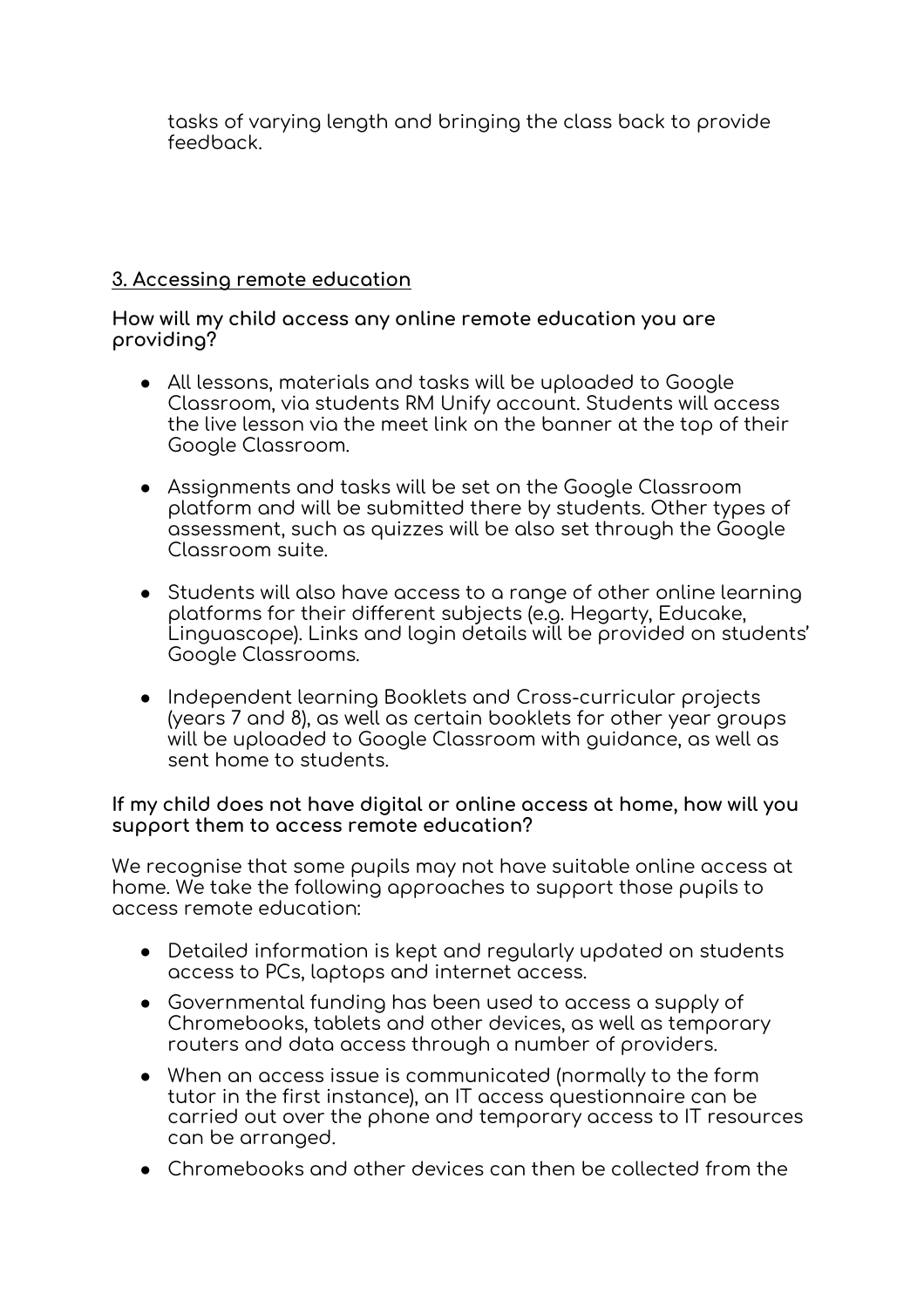school reception by a parent, upon completion of a loan agreement.

- Students can also access printed materials (which will be mailed out) if needed if they do not have temporary online access or need to work from paper for any other specific reason.
- Pupils using hard copies can submit work by taking photos on their phones and texting or emailing them to their teachers. Teachers are then able to make phone calls home to provide formative feedback.

## **4. How will my child be taught remotely?**

We use a combination of the following approaches to teach pupils remotely:

- Live teaching (online lessons). This is the main form remote learning will take.
- Recorded teaching (e.g. Oak National Academy lessons, video/audio recordings made by teachers) will also be used to supplement live teaching.
- Printed paper packs produced by teachers (e.g. workbooks, revision guides) will be sent out to pupil as needed to support remote learning, and in a minority of cases, students will work primarily from these.
- For Years 7 and 8, Independent Learning Booklets and Cross-Curricular Projects will be uploaded to Google Classroom and the school website, as well as being mailed home to students.
- Textbooks and reading books pupils have at home will also support online learning. Textbooks are more likely to feature in Key Stages 4 and 5.
- Commercially available websites supporting the teaching of specific subjects or areas, will include video clips or sequences, and bought-in learning platforms (e.g. Hegarty, Educake).
- Long-term project work and/or internet research activities will feature, but will form a large part of online learning.

# **5. Engagement and feedback**

**What are your expectations for my child's engagement and the support that we as parents and carers should provide at home?**

It is an expectation that students engage as fully as possible in their remote learning, so as to gain the full benefit.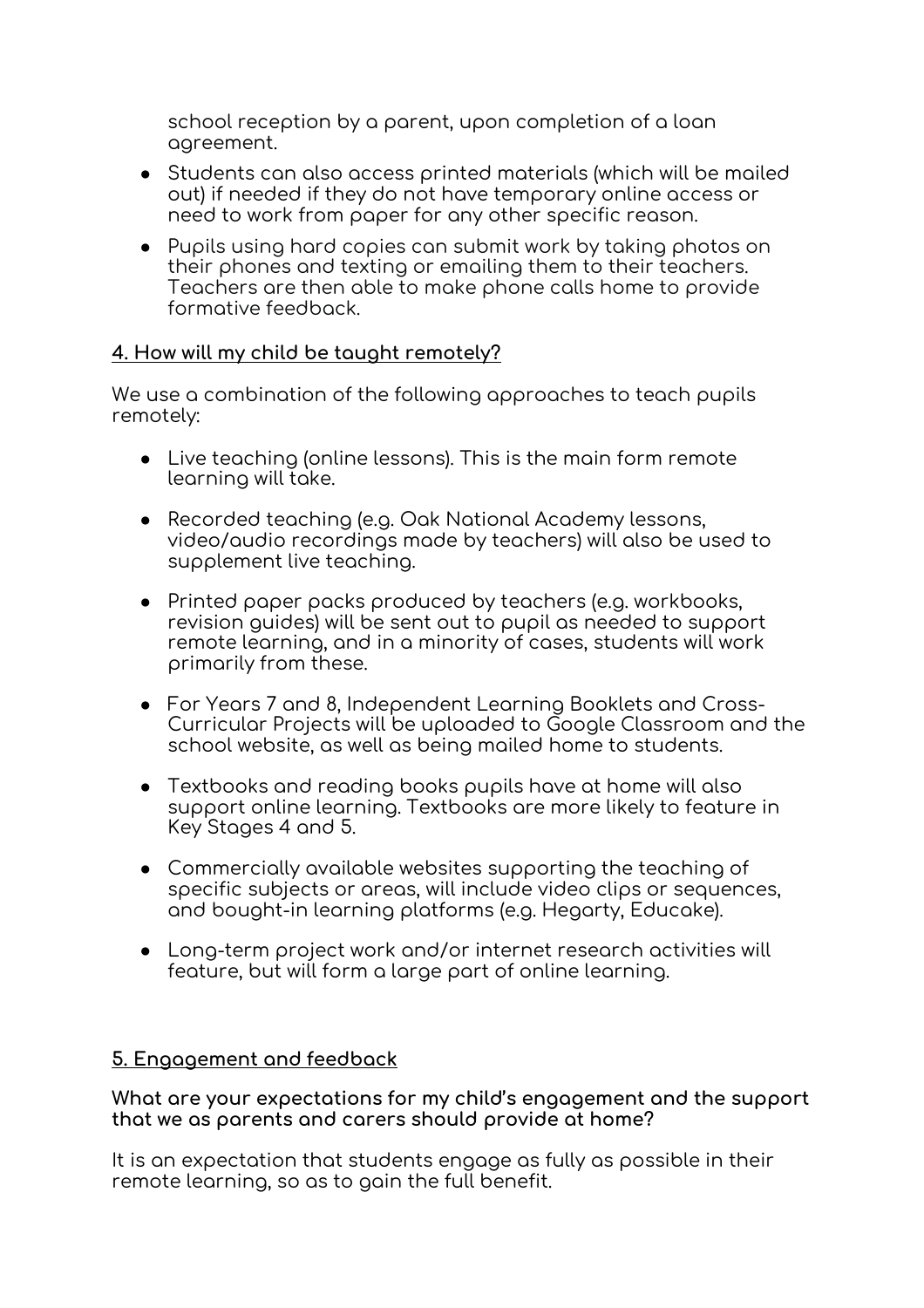For students, this means:

- Joining all online lessons punctually, including form time.
- Remaining 'present' for the entirety of the lesson, preferably sat at a desk with all the necessary equipment to hand.
- Interacting with the teacher and fellow students as instructed, either orally or through the chat function.
- Maintaining a polite and professional tone with teachers and peers throughout and displaying appropriate online behaviour.
- Completing all online work to a good standard and submitting it promptly as instructed.
- Ensuring that incomplete work is completed and resubmitted at an agreed time.
- Asking relevant questions and seeking help and support appropriately to ensure work is completed to the best possible standard.

For parents this means:

- Setting routines that support your child's education and ensure that they are able to meet deadlines and maintain good online attendance and punctuality.
- Providing a learning environment as conducive to remote learning as possible. Access to a quiet work space.
- Engaging in dialogue with your child as much as possible throughout the remote learning process.
- Communicating any concerns or queries regarding remote learning through the appropriate channels, as per the homeschool agreement.

#### **How will you check whether my child is engaging with their work and how will I be informed if there are concerns?**

Attendance to form time and lessons is monitored daily by classroom teachers. If a child does not log into the Google Classroom, this will be counted as non-attendance and will be followed up by an email or phone class by the class teacher in the first instance.

If a student has logged in but produces no work and gives no indication of being present through a complete lack of activity, this is likely to be also taken as non-attendance of a lesson.

A Home Learning Overview is completed weekly by tutors and teachers to identify attendance to form time, but also persistent concerns (i.e. repeated non-attendance/ non-engagement in lessons) which will then be raised with Heads of Faculty and Heads of Year.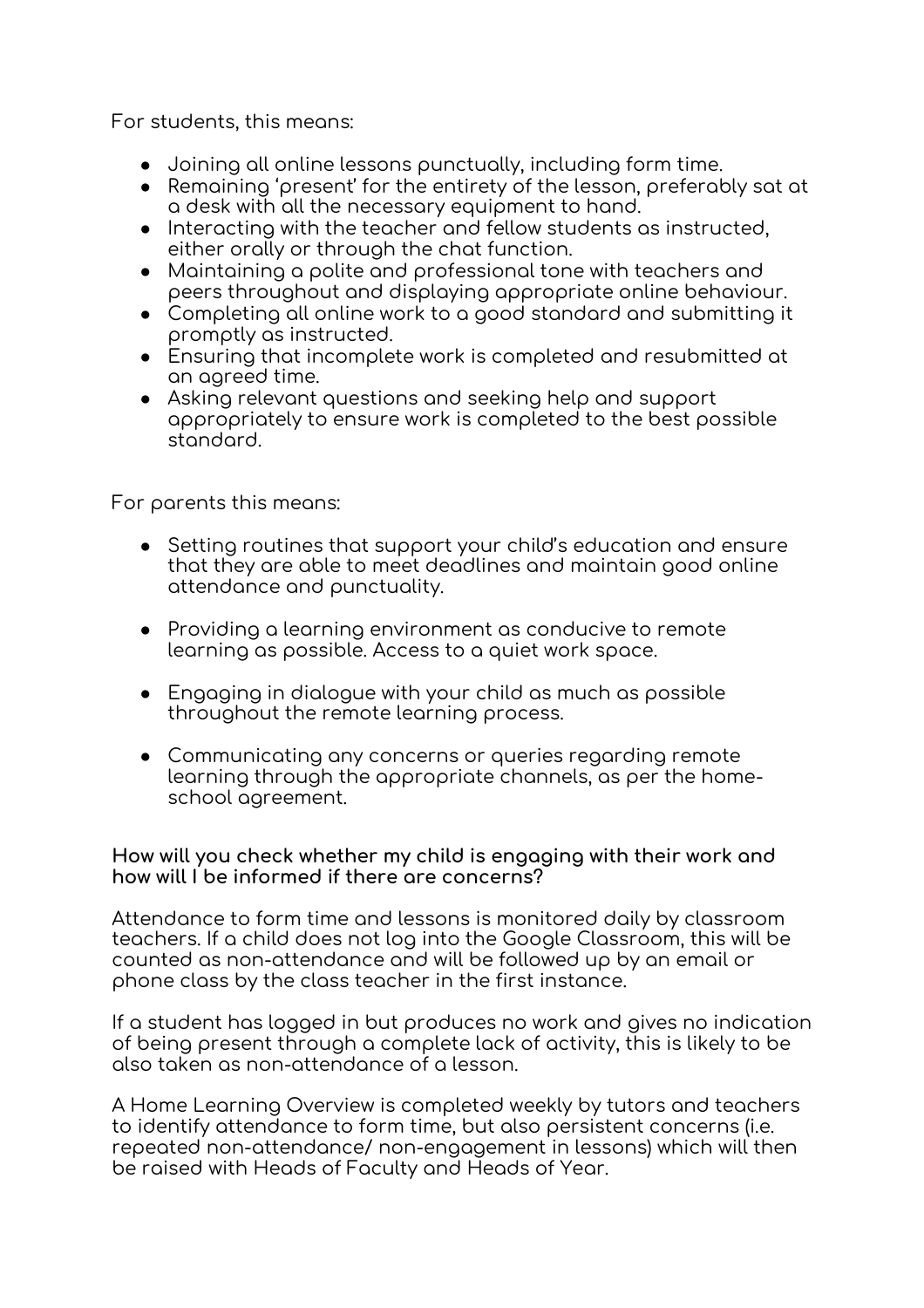Communication will take the form of a phone call, email or written letter. Please note that phone calls from school will often be from a withheld number, as staff are working from home.

### **How will you assess my child's work and progress?**

Feedback can take many forms and may not always mean extensive written comments for individual children. For example, whole-class feedback or quizzes marked automatically via digital platforms are also valid and effective methods, amongst many others.

Feedback on work will take the following forms:

- Written comments/ annotation of students' work (at least twice per half term);
- Verbal feedback (1-1 or group) during online lessons (daily);
- Online quizzes, marked automatically;
- Video messages, giving individual or group feedback;
- Online platforms (e.g Quiz, Hegarty) that analyse performance;
- Individual voice notes posted to students;
- Whole-class feedback that highlights common strengths and areas for development;
- Peer feedback where the whole class discusses the strengths of a piece of work;

## **6. Additional support for pupils with particular needs**

#### **How will you work with me to help my child who needs additional support from adults at home to access remote education?**

We recognise that some pupils, for example some pupils with special educational needs and disabilities (SEND), may not be able to access remote education without support from adults at home. We acknowledge the difficulties this may place on families, and we will work with parents and carers to support those pupils in the following ways: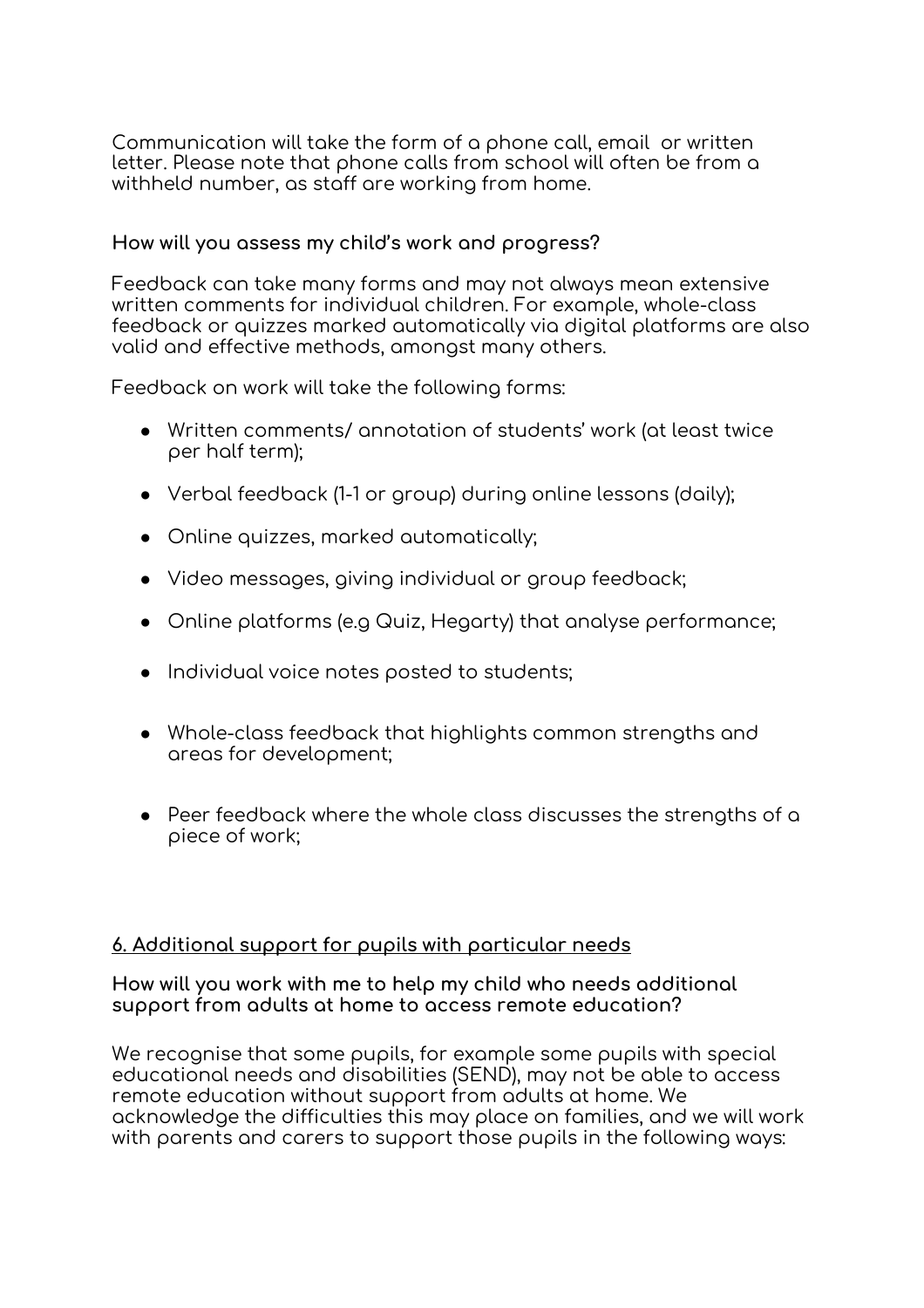We work with families to deliver remote learning remotely for SEND students in the following ways:

- The school will remain open to all students with an Education and Health Care Plan, if they are not self-isolating. A rota of support is in school with Learning Support Assistants (LSAs) available to provided 1-1 support)
- All students with an Education and Health Care Plan are assigned a key member of staff from the SEND team. These students are regularly contacted (at least twice weekly) to support students in accessing the work
- Where students would normally be receiving in-class support from LSAs, this is achieved remotely by LSAs joining the Google Classroom for the student's class and assisting the student in accessing the work. This will include differentiating resources, breaking down/ simplifying work and creating a break of Google Classroom for small- group or 1-1 teaching .
- Certain intervention sessions outlined on students Educational Heath Care Plans will continue to run remotely (e.g. Speech and Language Therapy, Counselling, EP assessments)
- Annual reviews and meetings with agencies will continue to run remotely.

## **7. Remote education for self-isolating pupils**

Where individual pupils need to self-isolate but the majority of their peer group remains in school, the remote education provided will differ from the approach for whole groups. This is due to the challenges of teaching pupils both at home and in school.

Please note the following:

- Work will be set on Google Classroom for students that cover the curriculum being covered in school. Physical materials will be sent home if necessary.
- Supplementary resources, such as video lessons from other sources (e.g. Oak National Academy) will be made available to support remote learning.
- Class teachers will make weekly contact with self-isolating pupils to ensure they are accessing work successfully and to also provide feedback on work submitted.
- Students will submit tasks electronically to teachers and feedback will be given in accordance with school policy.